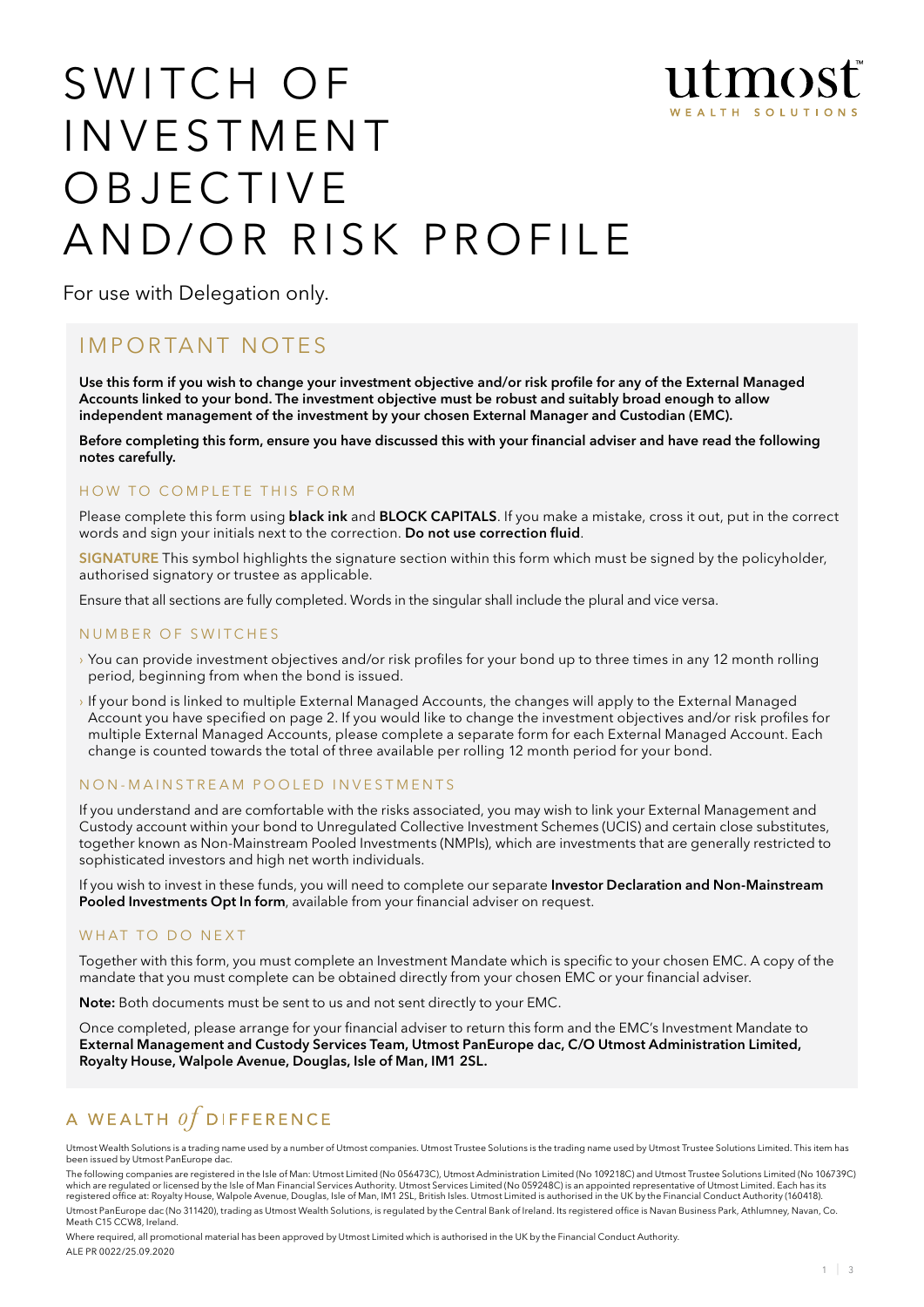### FOR USE WITH DELEGATION ONLY SWITCH OF INVESTMENT OBJECTIVE AND/OR RISK PROFILE

| $\overline{A}$ | POLICYHOLDER DETAILS                                           |  |  |                   |  |  |  |  |  |  |
|----------------|----------------------------------------------------------------|--|--|-------------------|--|--|--|--|--|--|
| $\mathbf 1$    | Policy number                                                  |  |  |                   |  |  |  |  |  |  |
|                | 2 Full names of the<br>policyholder(s)                         |  |  |                   |  |  |  |  |  |  |
|                | 3 Full residential address                                     |  |  |                   |  |  |  |  |  |  |
|                | Postcode                                                       |  |  | $\hspace{0.05cm}$ |  |  |  |  |  |  |
|                | 4 Telephone number (Including<br>international dialling codes) |  |  |                   |  |  |  |  |  |  |

### B EXTERNAL MANAGER AND/OR CUSTODIAN DETAILS

Complete this section with the details of the External Managed Account to which you would like to apply the change in investment objective and/or risk profile.

### EXTERNAL MANAGER AND/OR CUSTODIAN/INVESTMENT PLATFORM

| 1 Name of Firm                                 |  |  |                          |  |  |  |  |
|------------------------------------------------|--|--|--------------------------|--|--|--|--|
|                                                |  |  |                          |  |  |  |  |
|                                                |  |  |                          |  |  |  |  |
| 2 Branch address                               |  |  |                          |  |  |  |  |
|                                                |  |  |                          |  |  |  |  |
|                                                |  |  |                          |  |  |  |  |
| Postcode                                       |  |  | $\overline{\phantom{a}}$ |  |  |  |  |
| 3 Custodian/Platform<br>(if different from     |  |  |                          |  |  |  |  |
| the External Manager)                          |  |  |                          |  |  |  |  |
|                                                |  |  |                          |  |  |  |  |
| 4 External Managed Account<br>reference number |  |  |                          |  |  |  |  |